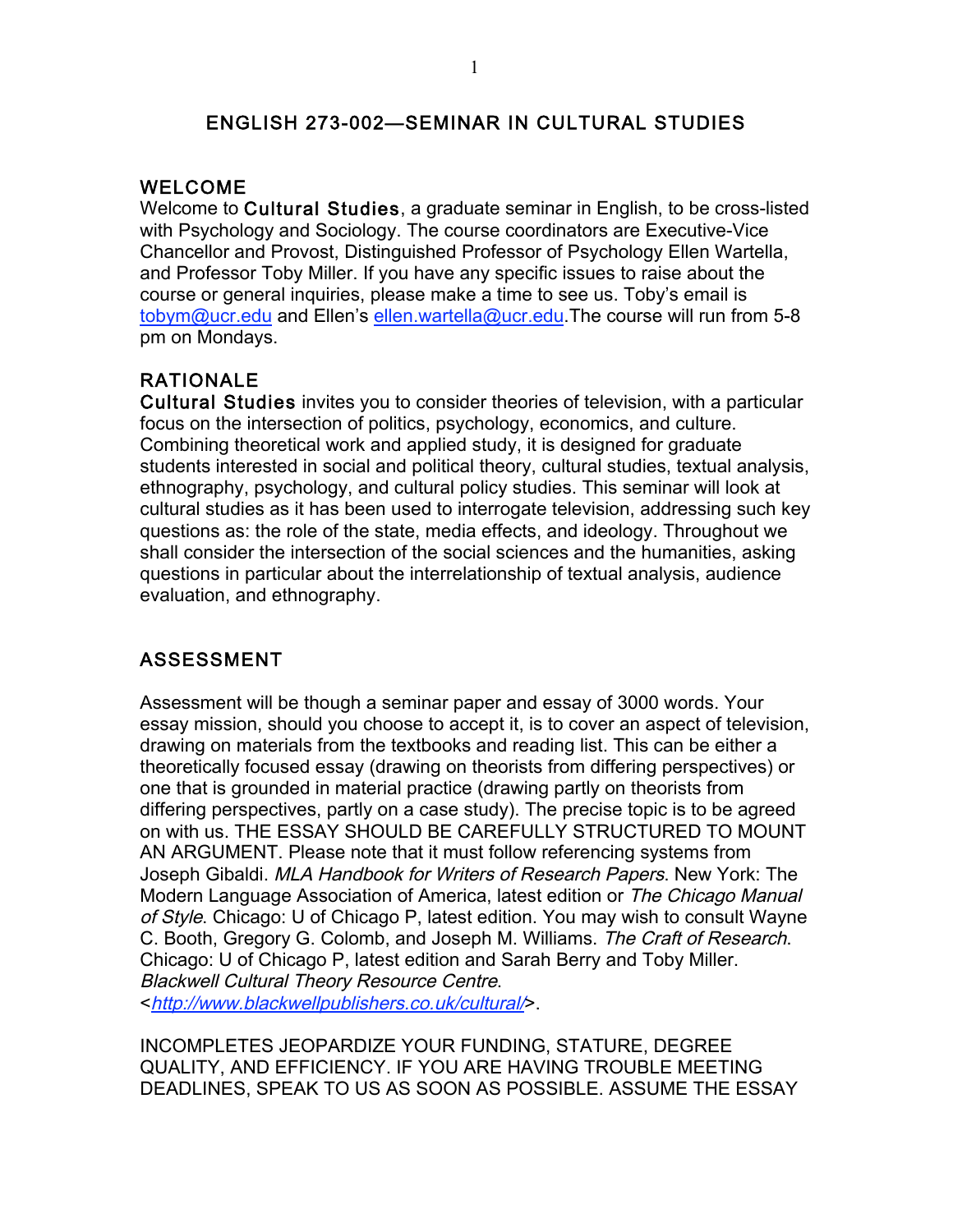IS DUE A WEEK EARLY AND PLAN ACCORDINGLY—THAT WAY ALL WILL BE SWEET EVEN IF A NEUROTIC CAT EATS YOUR WORK AT WHAT APPEARS TO BE THE LAST MINUTE, OR YOUR HARD DRIVE IS OCCUPIED BY FORCES BEYOND OUR KEN.

## TEXTBOOKS

Larry Grossberg, D. Charles Whitney, Ellen Wartella, and J. McGregor Wise. MediaMaking: Mass Media in a Popular Culture, 2<sup>nd</sup> ed. Thousand Oaks: Sage, 2005.

Richard Maxwell, ed. Culture Works: The Political Economy of Culture. Minneapolis: U of Minnesota P, 2001.

Toby Miller, ed. Television Studies. London: British Film Institute, 2002.

# TOPICS

- 1. INTRODUCTION—
- 2. THEORIES: PSYCHOLOGY—
- 3. THEORIES: ETHNOGRAPHY—
- 4. THEORIES: TEXTUALITY—
- 5. THEORIES: POLITICAL ECONOMY—
- 6. TOPICS: ACTIVE AUDIENCES—
- 7. TOPICS: USES AND GRATIFICATIONS—
- 8. TOPICS: AUDIENCE EFFECTS—
- 9. PLACES: CALIFORNIA—
	- Collect academic, press, and social-movement materials through the semester
- 10. PLACES: RIVERSIDE—
	- Collect academic, press, and social-movement materials through the semester
- 11. DAY-LONG SEMINAR PRESENTING ESSAYS COLLECTIVELY—DATE TO BE ARRANGED

# USEFUL REFERENCES

It's a good idea to visit the web pages and review the journals of the relevant professional associations. Key institutions include: the International Association for Media and Communication Research, the International Communication Association, the Society for Cinema and Media Studies, the Association for Education in Journalism and Mass Communication, the National Communication Association, the Canadian Communication Association, the Canadian Association of Media Education Organizations, the Center for Media Education, the Center for Media Literacy, Citizens for Media Literacy, the Media Education Foundation, the UK Association for Media Communication and Cultural Studies, EPTIC—Economía Política de las Tecnologías de la Información y de la Comunicación, the American Communication Association, the International Institute of Communications, the International Association for Media History, the African Council for Communication Education, the Baltic Association for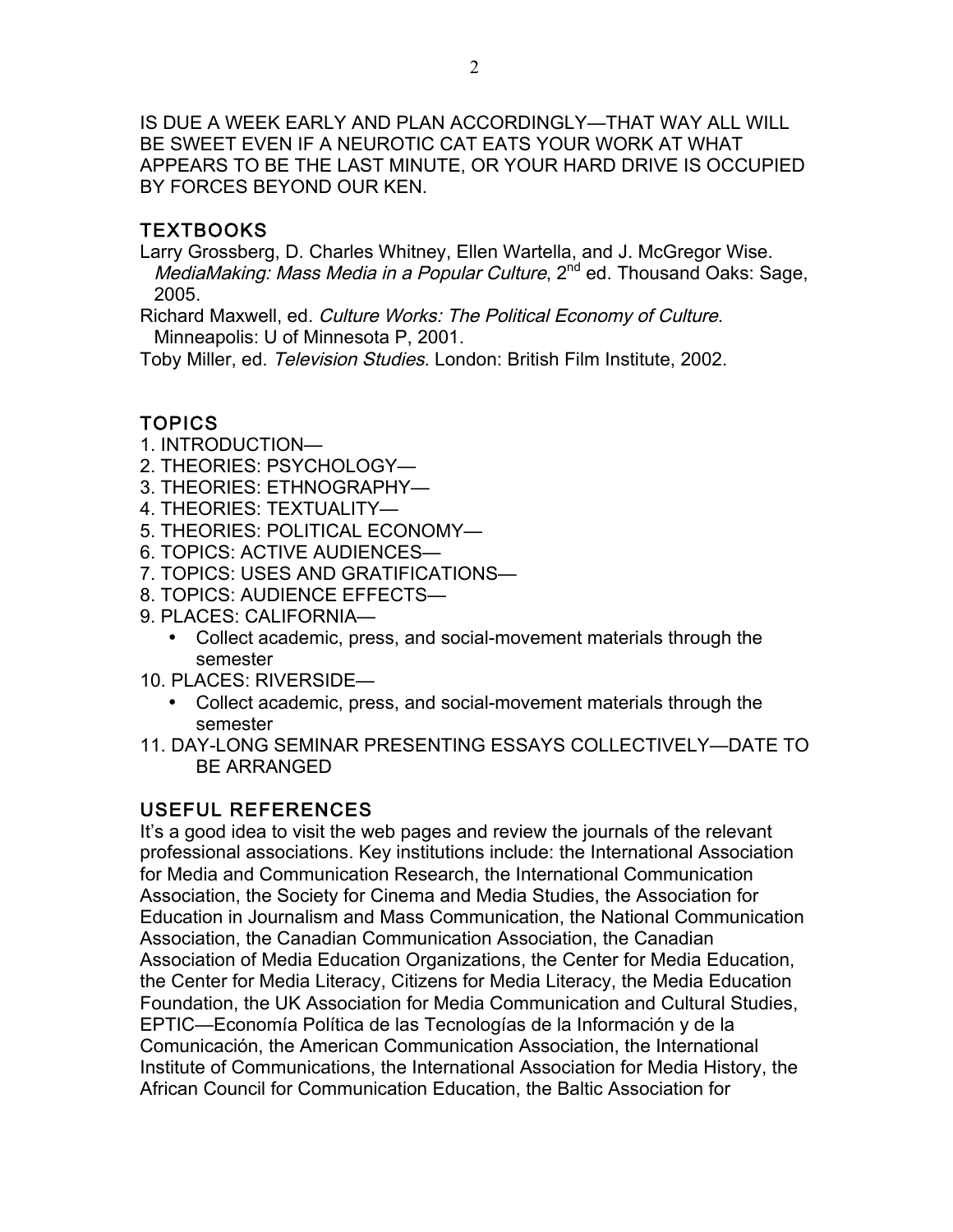Investigating the Communications Media, the Chinese Communication Association, the Caribbean Association for the Study of Communication, NORDICOM, the American Studies Association, the Popular Culture Association, the British Universities Film and Video Council, the Society for Visual Anthropology, the Asian Mass Communication Research Centre, the University Film and Video Association, the European Institute for the Media, the European Audiovisual Observatory, the Broadcast Education Association, the European Institute for Communication and Culture, the International Visual Sociology Association, Asociación Boliviana de Investigadores de la Comunicación, the Communication Institute for Online Scholarship, Screen Studies, Console-ing Passions, and Visible Evidence.

Key journals include: Revista Electrónica Internacional de Economía Política de las Tecnologías de la Información y de la Comunicación, Asian Media, Comunicaçao e Sociedade, Communications, Javnost/The Public, Skrien, Television Quarterly, Mediekultur, Diálogos de la Comunicación, Communication Review, Comunicación, Media Development, Massekultur & Medier, Cuadernos de Nación, Communication Research, Journal of Communication, Intermedios, Critical Studies in Mass Communication, Emergences, Velvet Light Trap, Journal of Broadcasting & Electronic Media, Journalism & Mass Communication Quarterly, InterMedia, Gazette, Cultural Studies, Journal of Communication Inquiry, Journal of Popular Film and Television, Media Culture & Society, European Journal of Communication, camera obscura, Comunicación y Sociedad, Critical Arts, Canadian Journal of Communication, NORDICOM Review of Nordic Research on Media and Communication, Journal of International Communication, Asian Journal of Communication, Journal of Popular Culture, Convergence, Continuum, International Journal of Cultural Studies, Poetics, Screen Education, Journal of Cultural Economics, Journal of Media Economics, Cinema Journal, Journal of Film and Video, Media Asia, Intercom, Studies in Latin American Popular Culture, Screen, Journal of Media Practice, Vert!go, Flow, Historical Journal of Film, Radio, and Television, European Journal of Cultural Studies, Asian Journal of Communication, Quarterly Review of Film and Video, New Media & Society, Mass Communication Review, Feminist Media Studies, Media International Australia, Visual Anthropology, KEIO Communication Review, Africa Media Review, Visual Anthropology Review, Media Law and Practice, Media Perspektiven, Media Studies Journal, Intermedia, Perfiles Latinoamericanos, Résaux, Media History, Howard Journal of Communication, Women's Studies in Communication, Quarterly Journal of Speech, Communication Theory, M/C—A Journal of Media and Culture, Journalism History, Electronic Journal of Communication, International Journal of Communication, International Journal of Communications Law and Policy, Television International Broadcasting Studies, Television & New Media, Comunicaço & Politica, Journalism, Journalism Studies, American Quarterly, and Visual Sociology.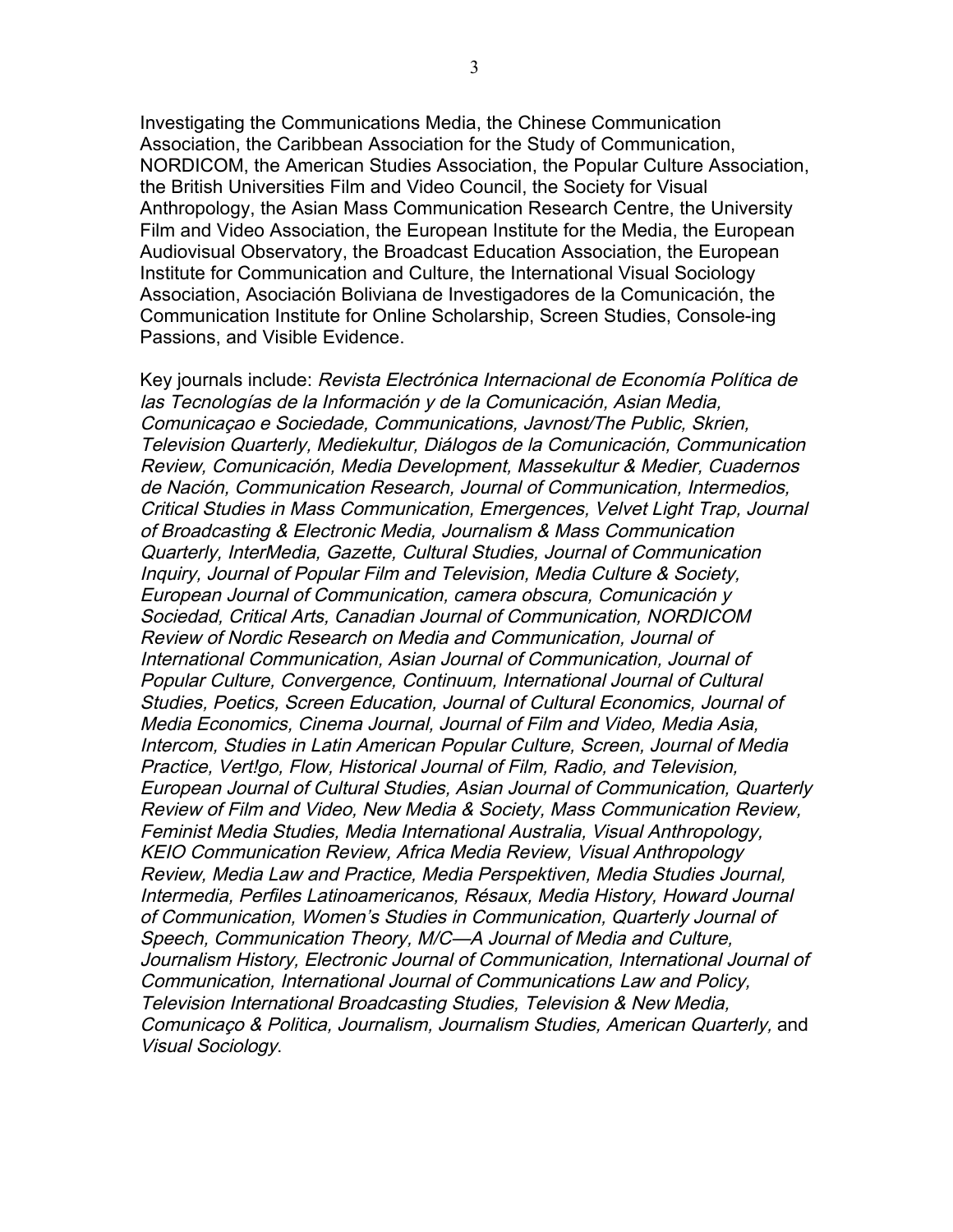Key web sites include: http://amlainfo.org/, http://www.mediaactioncenter.org/, http://zerodivide.org/, http://www.about-face.org/,

http://academiatv.es/,http://www.africamediaonline.com/,http://allyourtv.com/,http: //www.aap.org/advocacy/mediamatters.htm,

http://www.asiamedia.ucla.edu/,http://www.amic.org.sg/,http://www.obs.coe.int/,ht tp://benton.org/,http://www.prwatch.org/cmd/index.html,

http://cmpa.com/,http://www.medialit.org/,http://www.ithaca.edu/cretv/,http://www. freepress.net/,http://globalpublicmedia.com/,http://www.impacs.org/,http://mediaa ccess.org/,http://www.iog.ca/magnet/,http://www.media-

diversity.org/about%20MDI.htm,

http://www.mediaed.org/,http://www.soros.org/initiatives/media/links/analysisadvo cacy, http://mediamatters.org/,http://www.mediatrademonitor.org/, and http://mediatransparency.org/,http://www.mediafamily.org/.

# BOOKS, CHAPTERS, AND JOURNAL ARTICLES

IF MATERIALS YOU NEED ARE NOT READILY AVAILABLE ON CAMPUS, USE INTER-LIBRARY LOAN, ELECTRONIC SOURCES, OR OTHER REGIONAL LIBRARIES.

- Alasuutari, Pertti, ed. Rethinking the Media Audience: The New Agenda. London: Sage Publications, 1999.
- Albarran, Alan B. and Don Umphrey. "An Examination of Television Motivations and Program Preferences by Hispanics, Blacks, and Whites." Journal of Broadcasting & Electronic Media 37, no. 1 (1993): 95-103.
- Allen, Robert C. Speaking of Soap Operas. Chapel Hill: U of North Carolina P, 1985.
- Allen, Robert C., ed. Channels of Discourse, Reassembled: Television and Contemporary Television. Chapel Hill: U of North Carolina P, 1992.
- Allen, Robert C., ed. to be continued ... Soap Operas Around the World. London: Routledge, 1995.
- Andersen, Robin. Consumer Culture & TV Programming. Boulder: Westview P. 1995.
- Andersen, Ross E., Carlos J. Crespo, Susan J. Bartlett, Lawrence J. Cheskin, and Michael Pratt. "Relationship of Physical Activity and Television Watching with Body Weight and Level of Fatness Among Children." Journal of the American Medical Association 279, no. 12 (1998): 938-42.

Ang, Ien. Het Geval Dallas. Amsterdam: Uitgeverij SUA, 1982.

Baehr, Helen and Ann Gray, eds. Turning it On: A Reader in Women & Media. London: Arnold, 1996.

- Baehr, Helen and Gillian Dyer, eds. Boxed-In: Women and Television. London: Pandora, 1987.
- Barnouw, Erik. The Sponsor: Notes on a Modern Potentate. Oxford: Oxford UP, 1979.
- Barnouw, Erik. Tube of Plenty: The Evolution of American Television. New York: Oxford UP, 1975.
- Barrett, Michèle and Duncan Barrett. Star Trek: The Human Frontier. Cambridge: Polity P, 2001.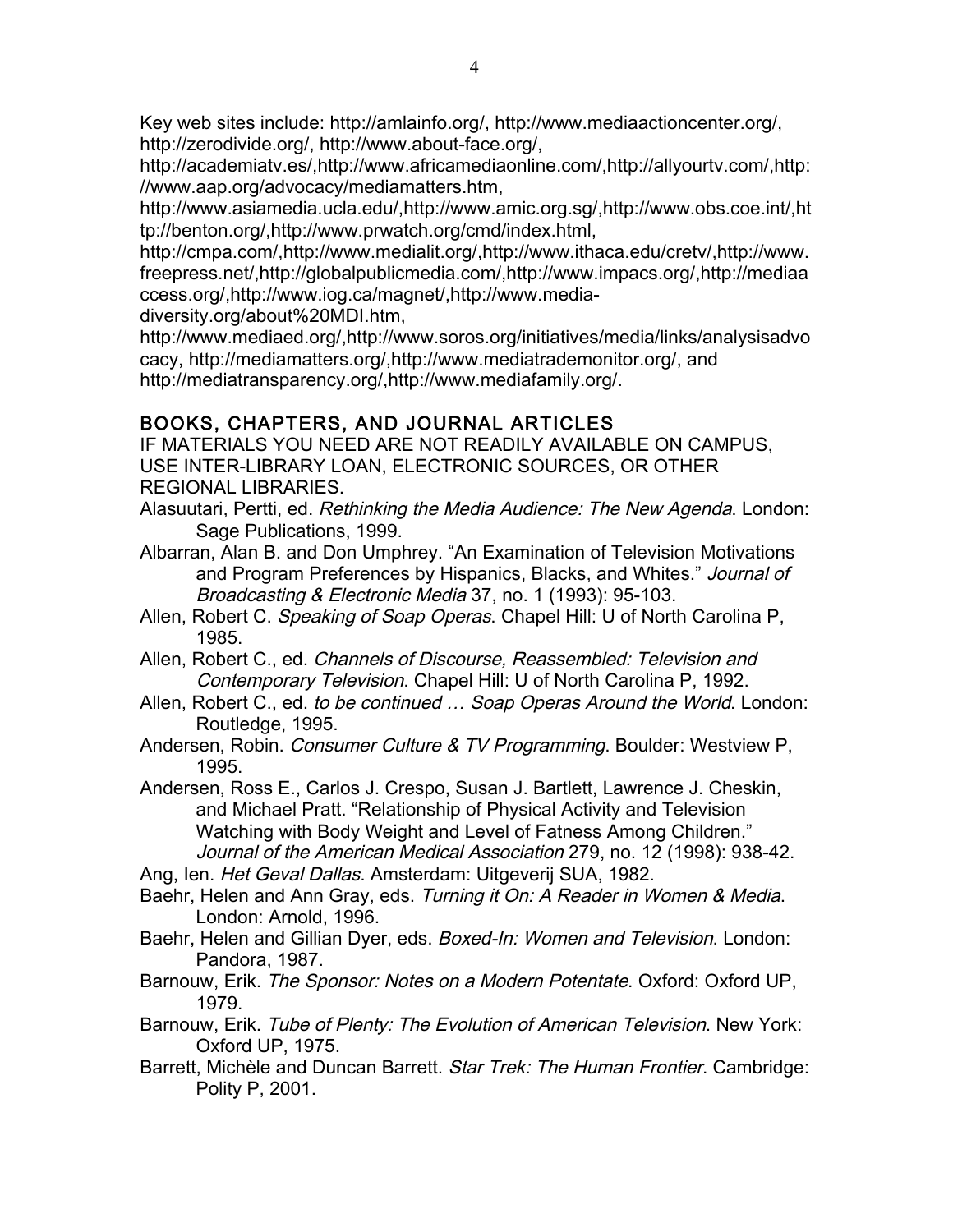Baym, Nancy K. Tune In, Log On: Soaps, Fandom, and Online Community. Thousand Oaks: Sage Publications, 2000.

- Bechelloni, Giovanni. Televisione come cultura: I media italiani tra identità e mercato. Naples: Liguori Editore, 1995.
- Beltrán, Luis Ramiro and Elizabeth Fox. Communicacion dominada: Los Estados Unidos en los medios de América Latina. Mexico City: ILET/Nueva Imagen, 1980.

Bennett, Tony, Susan Boyd-Bowman, Colin Mercer, and Janet Woollacott, eds. Popular Television and Film. London: British Film Institute, 1981.

- Blumer, Herbert and Philip M. Hauser. Movies, Delinquency and Crime. New York: Macmillan, 1933.
- Blumer, Herbert. Movies and Conduct. New York: Macmillan, 1933.

Blumler, Jay G., ed. Television and the Public Interest: Vulnerable Values in West European Broadcasting. London: Sage Publications, 1992.

- Boddy, William. Fifties Television: The Industry and its Critics. Urbana: U of Illinois P, 1990.
- Bodroghkozy, Aniko. Groove Tube: Sixties Television and the Youth Rebellion. Durham: Duke UP, 2001.
- Boiarsky, Greg. "The Psychology of New Media Technologies: Lessons from the Past." Convergence 3, no. 3 (1997): 107-26.
- Bolaño, César. *Indústria cultural informaçao e capitalismo*. Sao Paulo: Editoria Hucitec, 2000.
- Bondebjerg, Ib and F. Bono, eds. Television in Scandinavia: History, Politics and Aesthetics. Luton: U of Luton P, 1996.
- Bourdieu, Pierre. On Television. Trans. Priscilla Parkhurst Ferguson. New York: New P, 1998.
- Boyle, Raymond and Richard Haynes. Power Play: Sport, the Media & Popular Culture. Harlow: Longman, 2000.
- Brandt, George W., ed. British Television Drama. Cambridge: Cambridge UP, 1981.
- Briggs, Asa. Sound & Vision. Oxford: Oxford UP, 1979.
- Briggs, Asa. The BBC: The First Fifty Years. Oxford: Oxford UP, 1980.
- Brody, Samuel. "Television: A New Weapon for the New Imperialist War." Jump Cut no. 33 (June 1988): 105-06.
- Brown, Mary Ellen, ed. Television and Women's Culture: The Politics of the Popular. Sydney: Currency P, 1990.
- Browne, Donald B. Electronic Media and Indigenous Peoples: A Voice of Our Own. Ames: Iowa State UP, 1996.
- Brunsdon, Charlotte, Julia D'Acci, and Lynn Spigel, eds. Feminist Television Criticism: A Reader. New York: Oxford UP, 1997.
- Brunsdon, Charlotte. Screen Tastes: Soap Opera to Satellite Dishes. London: Routledge, 1996.
- Buckingham, David. The Making of Citizens: Young People, News and Politics. London: Routledge, 2000.
- Buonanno, Milly. Narrami o diva: Studi sull'immaginario televisivo. Naples: Liguori, 1994.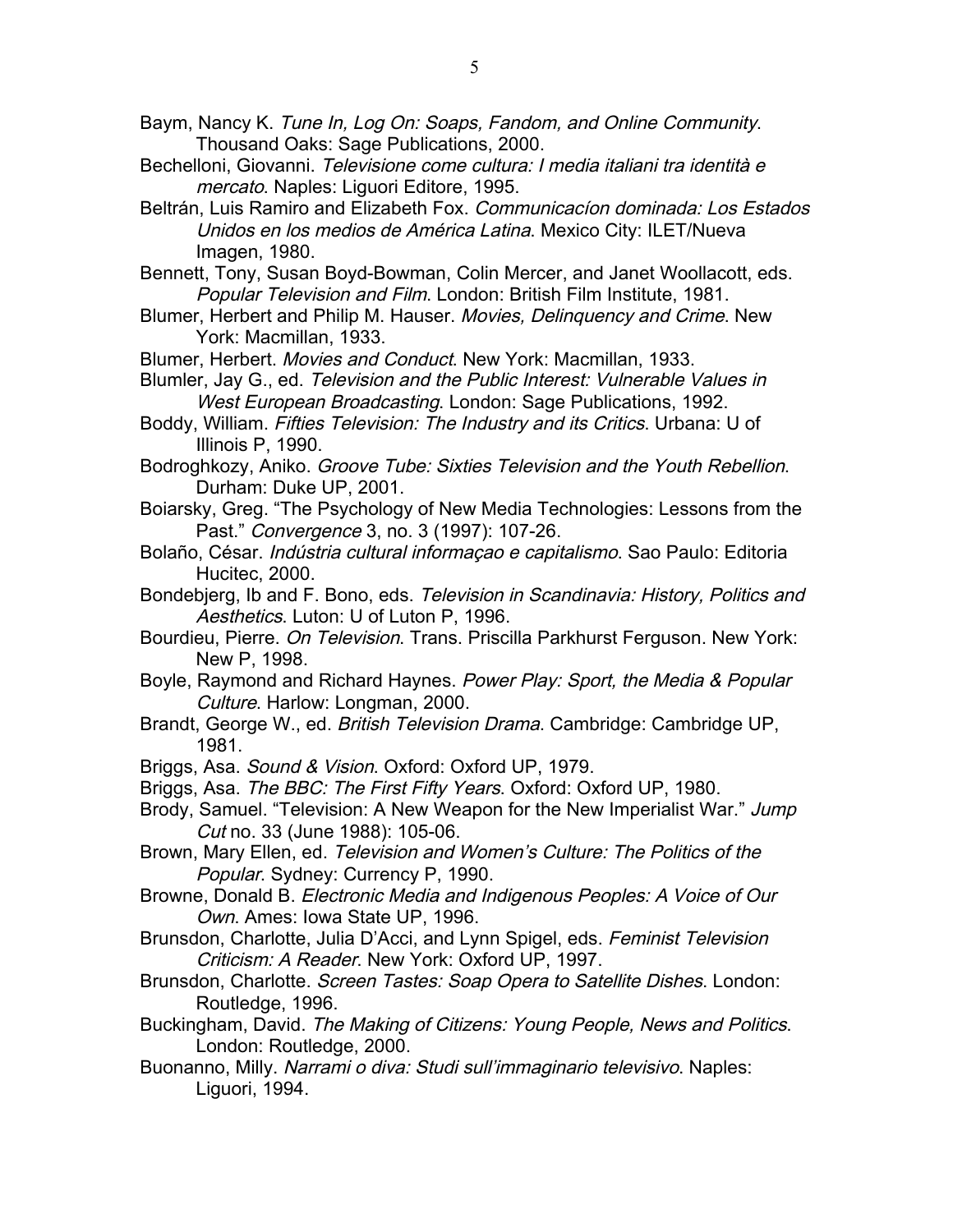- Burke, David. Spy TV. Hove: Slab-O-Concrete, 2000.
- Burns, Gary and Robert J. Thompson, eds. Television Studies: Textual Analysis. New York: Praeger, 1989.
- Burns, Tom. The BBC: Public Institution and Private World. London: Macmillan, 1977.
- Burton, Graeme. Talking Television: An Introduction to the Study of Television. London: Arnold, 2000.
- Buscombe, Edward, ed. Football on Television. London: British Film Institute, 1975.
- Butler, Jeremy G. Television: Critical Methods and Applications, 2<sup>nd</sup> ed. Mahwah: Lawrence Erlbaum, 2002.
- Butsch, Richard. The Making of American Audiences: From Stage to Television, 1750-1990. Cambridge: Cambridge UP, 2000.
- Buxton, David. From 'The Avengers' to 'Miami Vice': Form and Ideology in Television Series. Manchester: Manchester UP, 1990.
- Caldwell, John Thornton. Televisuality: Style, Crisis, and Authority in American Television. New Brunswick: Rutgers UP, 1995.
- Campbell, W. J. assisted by Rosemary Keogh. Television and the Australian Adolescent: A Sydney Survey. Sydney: Angus and Robertson, 1962.
- Cantor, Muriel G. And Joel M. Cantor. Prime-Time Television: Content and Control, 2<sup>nd</sup> ed. Newbury Park: Sage Publications, 1992.
- Cantor, Muriel G. and Suzanne Pingree. The Soap Opera. Beverly Hills: Sage Publications, 1983.
- Cantor, Muriel G. The Hollywood TV Producer: His Work and His Audience. New York: Basic Books, 1971.
- Carpignano,Paolo, Robin Andersen, Stanley Aronowitz, and William Difazio. "Chatter in the Age of Electronic Reproduction: Talk Television and the 'Public Mind'." Social Text 8, no. 3-9, no. 1 (1990): 33-55.
- Casey, Bernadette, Neil Casey, Ben Calvert, Liam French, and Justin Lewis. Television Studies: The Key Concepts. London: Routledge, 2002.
- Caughie, John. "Television Criticism." Screen 25, no. 4 (1984): 109-21.
- Charters, W. W. Motion Pictures and Youth. New York: Macmillan, 1935.
- Cohen, Stanley and Jock Young, eds. The Manufacture of News: Social
- Problems, Deviance and the Mass Media. London: Constable, 1973.
- Coleman, Robin Means, ed. Say it Loud! African-American Audiences, Media, and Identity. New York: Routledge, 2002.
- Comstock, George and Erica Scharrer. Television: What's On, Who's Watching, and What it Means. San Diego: Academic P, 1999.
- Cook, Jim, ed. Television Sitcom. London: British Film Institute, 1982.
- Cooper, Cynthia A. Violence on Television: Congressional Inquiry, Public Criticism and Industry Response—A Policy Analysis. Lanham: UP of America, 1996.
- Corner, John and Sylvia Harvey, eds. Television Times: A Reader. London: Arnold, 1996.
- Corner, John, ed. Popular Television in Britain: Studies in Cultural History. London: British Film Institute, 1991.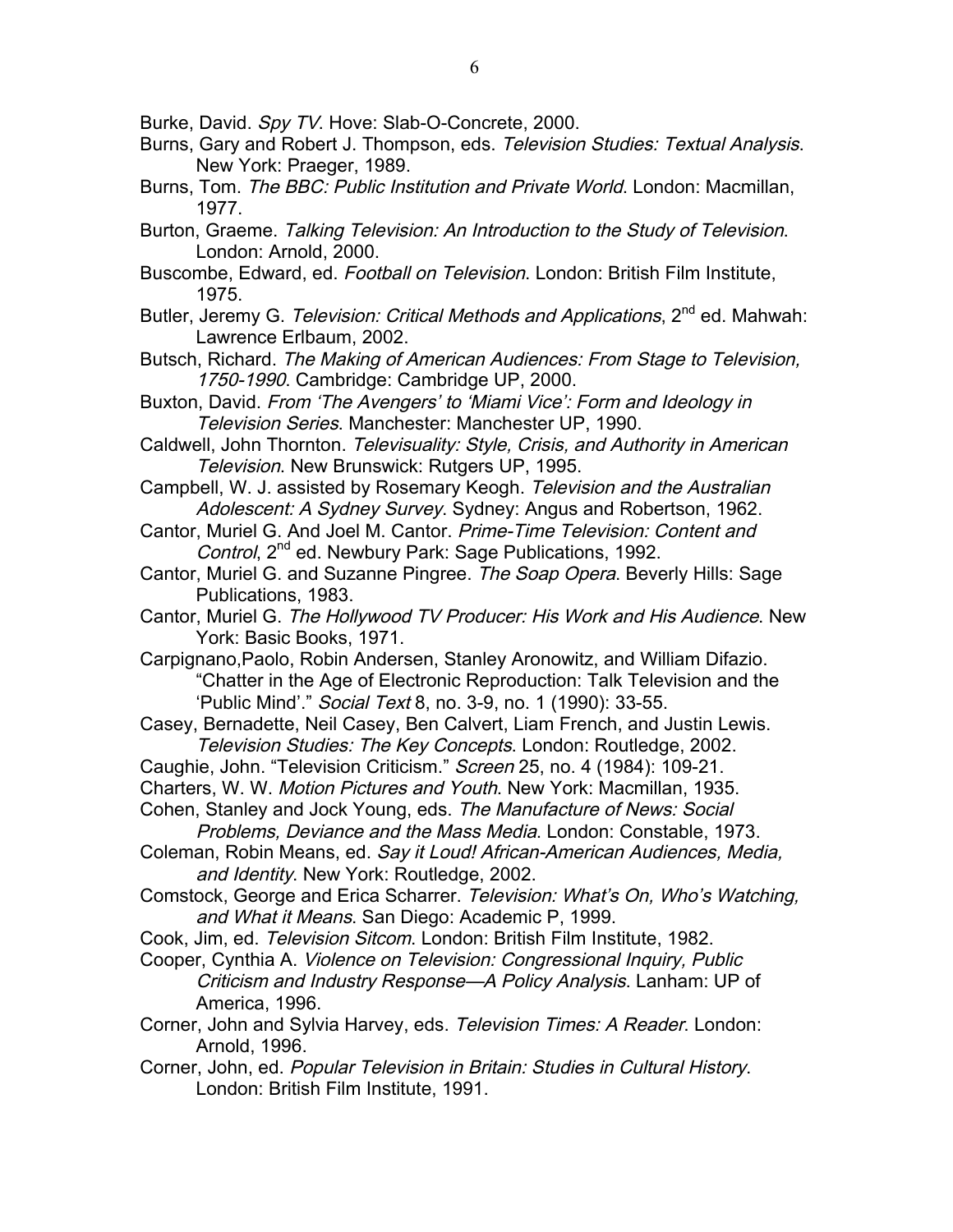Corner, John. Critical Ideas in Television Studies. Oxford: Clarendon P, 1999.

- Crano, W. D., ed. Mass Media and Drug Prevention: Classic and Contemporary Theories and Research. Mahwah, NJ: Lawrence Erlbaum Associates, 2001.
- Creeber, Glen, ed. with Toby Miller and John Tulloch. The Television Genre Book. London: British Film Institute, 2001.
- Cunningham, Stuart and John Sinclair, eds. Floating Lives: The Media and Asian Diasporas. Lanham: Rowman & Littlefield, 2001.
- Cunningham, Stuart, Elizabeth Jacka, and John Sinclair, eds. New Patterns in Global Television: Peripheral Vision. Oxford: Oxford UP, 1996.
- Curran, James, Michael Gurevitch, and Janet Woollacott, eds. Mass Communication and Society. London: Edward Arnold, 1977.
- De Moragas Spa, Miquel, Carmelo Gaitaonandia, and Bernat Lopez, eds. TV on Your Doorstep: Decentralisation Experiences in the Euorpean Union. Luton: U of Luton P, 1999.
- De Moragas Spa, Miquel and Carmelo Gaitaonandia, eds. Decentralisation in the Global Era: Television in Regions, Nationalities and Small Countries of the European Union. Luton: U of Luton P, 1995.
- D'Acci, Julie. Defining Women: Television and the Case of Cagney & Lacey. Chapel Hill: U of North Carolina P, 1994.
- Dale, Edgar. The Content of Motion Pictures. New York: Macmillan, 1933.
- Denzin, Norman. "The Birth of the Cinematic, Surveillance Society." Current Perspectives in Social Theory no. 15 (1995): 99-127.
- R. Dickinson, R. Harindranath, and O. Linne, eds. Approaches to Audiences. New York: Oxford UP, 1998.
- Dines, Gail and Jean M. Humez, eds. Gender, Race and Class in Media: A Text-Reader. Thousand Oaks: Sage Publications, 1995.
- Dordick, Gwendolyn and Seth Rachlin. "Television in the Lives of the Homeless." Communication Review 2, no. 2 (1997): 163-78.
- Dorfman, Ariel and Armand Mattelart. Para leer al pato Donald: Comunicación de masa y colonialismo. Mexico City: Siglo Veintiuno Editores, 2000.
- Dornfeld, Barry. Producing Public Television, Producing Public Culture. Princeton: Princeton UP, 1998.
- Dowmunt, Tony, ed. Channels of Resistance: Global Television and Local Empowerment. London: British Film Institute and Channel Four, 1993.
- Downing, John D. H. Internationalizing Media Theory: Transition, Power, Culture: Reflections on Media in Russia, Poland and Hungary 1980-95. London: Sage Publications, 1996.
- Drummond, Phillip and Richard Paterson, eds. Television and its Audience. London: British Film Institute, 1988.
- Drummond, Phillip and Richard Paterson, eds. Television in Transition. London: British Film Institute, 1985.
- Drummond, Phillip, Richard Paterson, and Janet Willis, eds. National Identity and Europe: The Television Revolution. London: British Film Institute, 1993.
- Durant, Robert H., Ellen S. Rome, Michael Rich, Elizabeth Aldred, S. Jean Emans, and Elizabeth R. Woods. "Tobacco and Alcohol Use Behaviors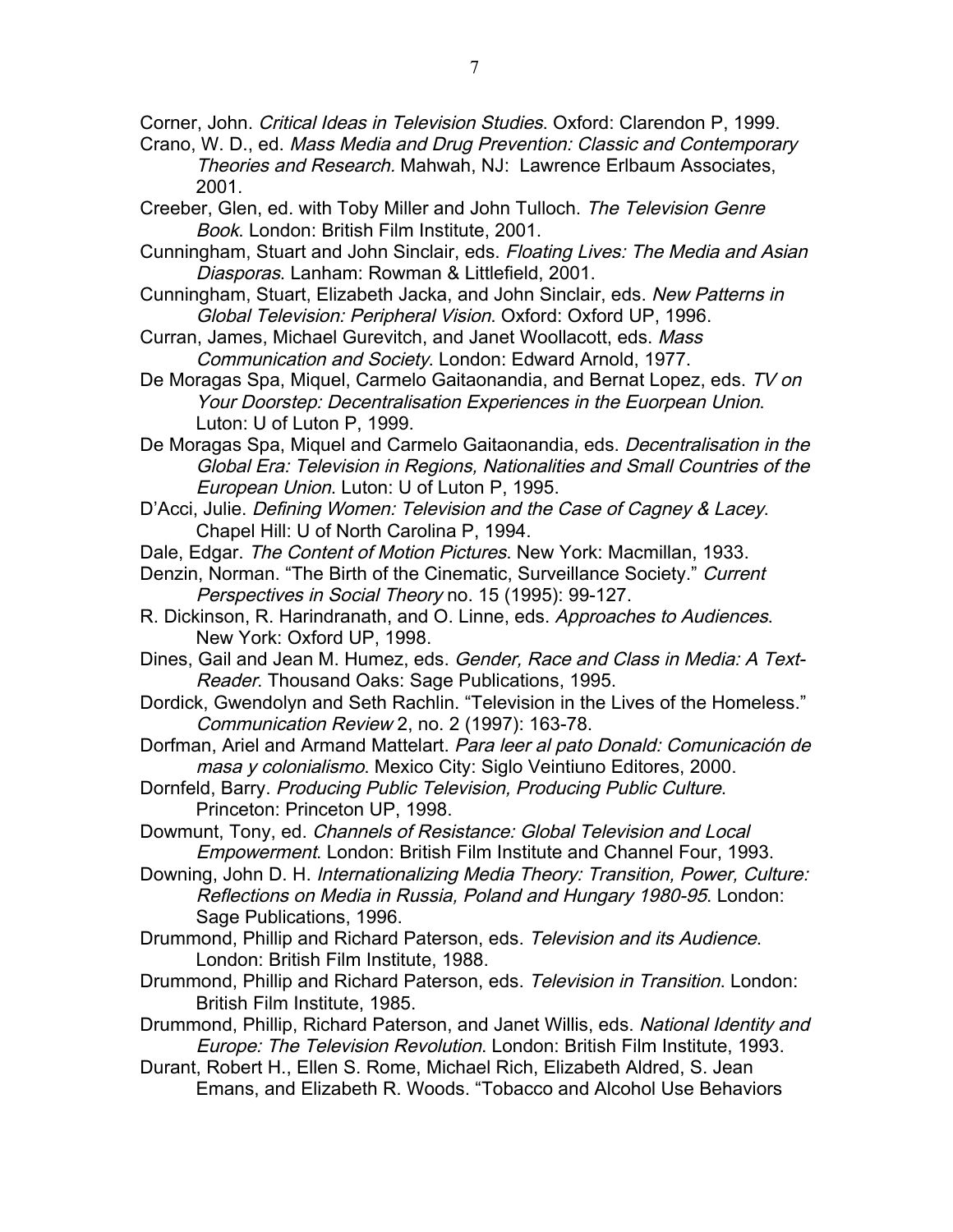Portrayed in Music Videos: A Content Analysis." American Journal of Public Health 87, no. 2 (1997): 1131-135.

- Dyer, Richard, Christine Geraghty, Marion Jordan, Terry Lovell, Richard Paterson, and John Stewart. Coronation Street. London: British Film Institute, 1980.
- Eco, Umberto. "Towards a Semiotic Inquiry into the Television Message." Trans. Paola Splendore. Working Papers in Cultural Studies 3 (1972): 103-21.
- Eco, Umberto. Travels in Hyperreality: Essays. Trans. William Weaver. London: Picador, 1987.
- El Shal, Ensirah. Satellite Television Channels in the Third World. Cairo: Dar Al-Fikr, 1994.

Elliott, Philip. The Making of a Television Series: A Case Study in the Sociology of Culture. London: Constable, 1979.

- El-Nawawy, Mohammed and Adel Iskandar. Al-Jazeera: How the Free Arab News Network Scooped the World and Changed the Middle East. Boulder: Westview P, 2002.
- Ettema, James S. and D. Charles Whitney, eds. AudienceMaking: How the Media Create the Audience. Newbury Park: Sage, 1994.
- Felson, Richard B. "Mass Media Effects on Violent Behavior." Annual Review of Sociology 22 (1996): 103-28.
- Feuer, Jane, Paul Kerr, and Tise Vahimagi, eds. MTM: 'Quality' Television. London: British Film Institute, 1984.
- Feuer, Jane. Seeing Through the Eighties: Television and Reaganism. Durham: Duke UP, 1995.
- Fiske, John and John Hartley. Reading Television. London: Methuen, 1978.
- Fiske, John. Television Culture. London: Routledge, 1987.
- Fleury-Vilatte, Béatrice with Pierre Abramovici. La mémoire télévisuelle de la guerre d'Algérie (1962-1992). Bry-sur-Marne: Institut National de l'Audiovisuel, 2000.

Forman, Henry James. Our Movie Made Children. New York: Macmillan, 1933.

- Fowles, Jib. The Case for Television Violence. Thousand Oaks: Sage Publications, 1999.
- Fox, Elizabeth. Latin American Broadcasting: From Tango to Telenovela. London: John Libbey, 1997.
- Franklin, Bob, ed. British Television Policy: A Reader. London: Routledge, 2001.
- French, David and Michael Richards, eds. Television in Contemporary Asia. New Delhi: Sage Publications, 2000.
- Fuenzalida, Valerio. La télévision pública en América Latina: Reforma o privatización. Mexico City: Fondo de Cultura Económica, 2000.
- Furnham, Adrian and Twiggy Mak. "Sex-Role Stereotyping in Television Commercials: A Review and Comparison of Fourteen Studies Done on Five Continents over 25 Years." Sex Roles 41, nos. 5-6 (1999): 413-37.

Gans, Herbert. Deciding What's News. New York: Pantheon, 1979.

García-Canclíni, Néstor. Consumers and Citizens: Multicultural Conflicts in the Process of Globalization. Trans. George Yúdice. Minneapolis: U of Minnesota P, 2001.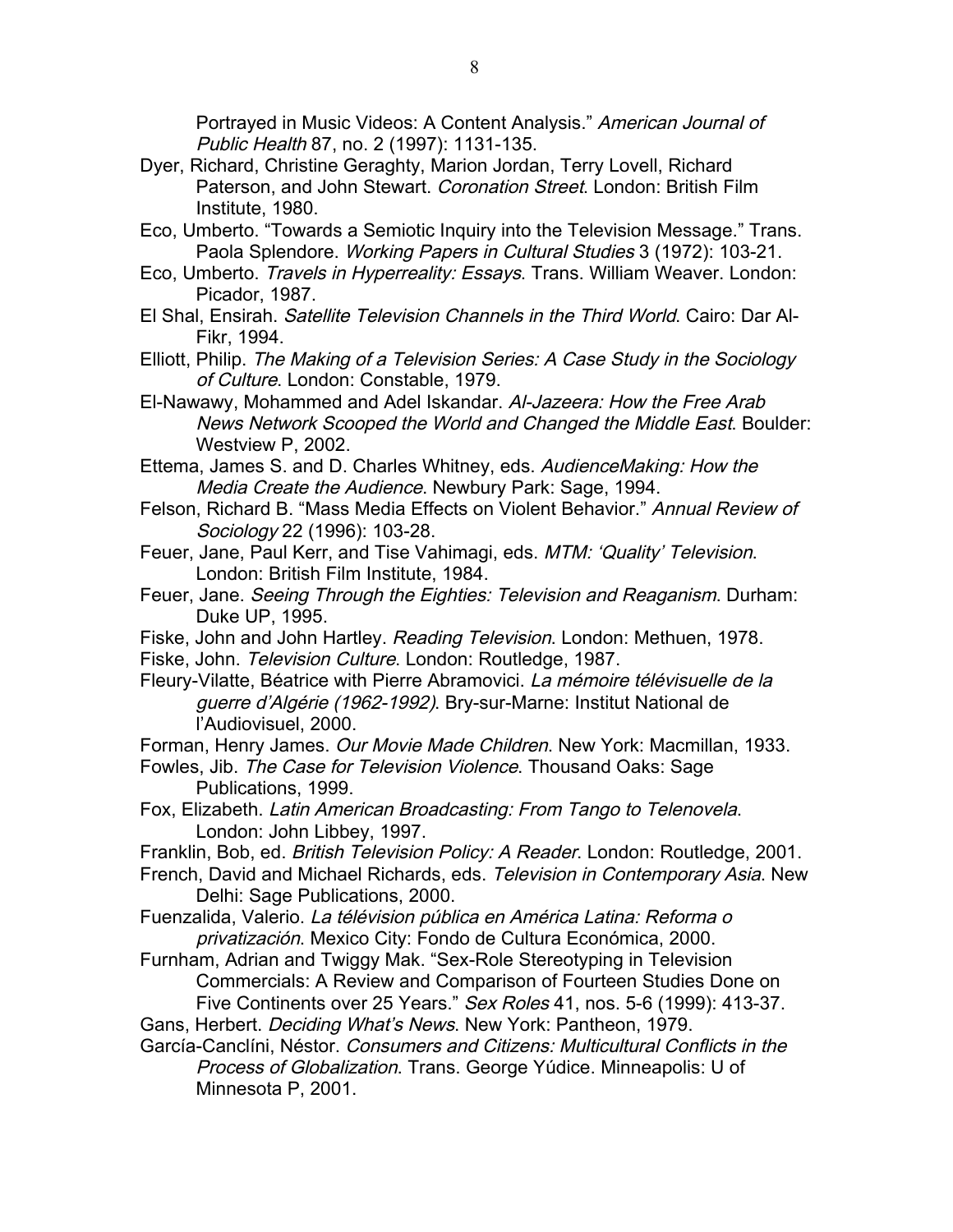Garfinkel, Harold. *Studies in Ethnomethodology*. Cambridge: Polity P, 1992.

- Gauntlett, David. Moving Experiences: Understanding Television's Influences and Effects. London: John Libbey, 1995.
- Geraghty, Christine and David Lusted, eds. The Television Studies Book. London: Arnold, 1998.
- Gerbner, George and Larry Gross. "Living with the Violence Profile." Journal of Communication 26, no. 2 (1976): 173-99.
- Gillespie, Marie. Television, Ethnicity and Cultural Change. London: Routledge, 1995.
- Gitlin, Todd. "Media Sociology: Dominant Paradigm." Theory and Society 6 (1978): 205-53.
- Gitlin, Todd. Inside Prime Time. New York: Pantheon, 1983.
- Golding, Peter and Graham Murdock, eds. The Political Economy of the Media. London: Edward Elgar, 1997.
- Gomery, Douglas. "In Search of the Cybermarket." Wilson Quarterly 18, no. 3 (1994): 9-17.
- Goodwin, Andrew and Garry Whannel, eds. Understanding Television. London: Routledge, 1990.
- Goodwin, Andrew. Dancing in the Distraction Factory: Music Television and Popular Culture. Minneapolis: U of Minnesota P, 1992.
- Goonasakera, Anura and L. Y. Kam. "Violence on Television in Asia." Asian Journal of Communication 1, no. 1 (1990): 136-46.
- Goonasekera, Anura and Paul S. N. Lee, eds. TV Without Borders: Asia Speaks Out. Singapore: Asian Media Information and Communication Centre, 1998.
- Gray, Ann. Video Playtime: The Gendering of a Leisure Technology. London: Routledge, 1992.
- Gray, Herman. Watching Race: Television and the Struggle for "Blackness". Minneapolis: U of Minnesota P, 1995.
- Gripsrud, Jostein, ed. Television and Common Knowledge. London: Routledge, 1999.
- Gripsrud, Jostein. The 'Dynasty' Years: Hollywood Television and Critical Media Studies. London: Routledge, 1995.
- Grossberg, Lawrence, Ellen Wartella, and D. Charles Whitney. Media Making: Mass Media in a Popular Culture. Thousand Oaks: Sage Publications, 1998.
- Gunaratne, Shrelton A., ed. Handbook of the Media in Asia. New Delhi: Sage Publications, 2000.
- Guo, Zhenzhi. Zhongguo Dianshi Shi. Beijing: Renmin UP, 1991.
- Gurevitch, Michael, Tony Bennett, James Curran, and Janet Woollacott, eds. Culture, Society and the Media. London: Methuen, 1982.
- Hall, Stuart and Paddy Whannel. The Popular Arts. London: Hutchinson, 1964.
- Hall, Stuart. "Encoding/Decoding." Culture, Media, Language. Ed. Stuart Hall, Dorothy Hobson, Andrew Lowe, and Paul Willis. London: Hutchinson, 1980. 128-39.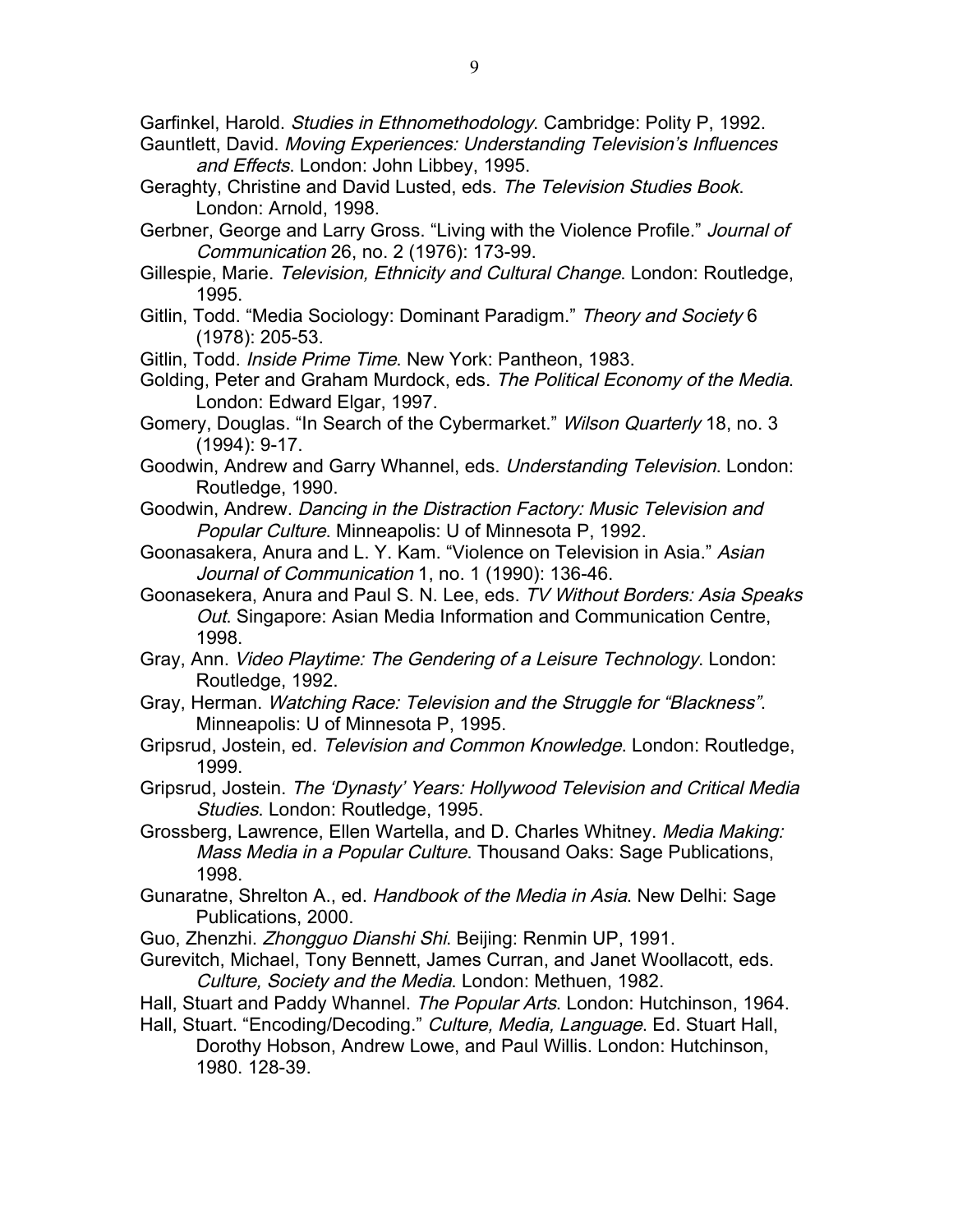Hallenberger, Gerd and Joachim Kaps. Hatten Sie's Gewusst? Die Quizsendungen und Game Shows des deutschen Fernsehens. Marburg: Jones Verlag, 1991.

- Halloran, James. "Mass Communication: Symptom or Cause of Violence?" International Social Science Journal 30, no. 4 (1978): 816-33.
- Hamamoto, Darrell Y. Monitored Peril: Asian Americans and the Politics of TV Representation. Minneapolis: U of Minnesota P, 1994.
- Hamamoto, Darrell Y. Nervous Laughter: Television Situation Comedy and Liberal Democratic Ideology. New York: Praeger, 1991.
- Hamilton, J. T., ed. Television Violence and Public Policy. Ann Arbor: U of Michigan P, 1998.
- Haralovich, Mary Beth and Lauren Rabinovitz, eds. Television, History, and American Culture: Feminist Critical Essays. Durham: Duke UP, 1999.
- Hartley, John. The Politics of Pictures: The Creation of the Public in the Age of Popular Media. London: Routledge, 1992.
- Hartley, John. Uses of Television. London: Routledge, 1999.
- Hay, James, Lawrence Grossberg, and Ellen Wartella, eds. The Audience and its Landscape. Boulder: Westview P, 1996.
- Head, Sydney W., ed. Broadcasting in Africa. Philadelphia: Temple UP, 1994.
- Hendershot, Heather. Saturday Morning Censors: Television Regulation Before the V-Chip. Durham: Duke UP, 1998.
- Himmelstein, Hal. Television Myth and the American Mind. New York: Praeger, 1984.
- Hobson, Dorothy. Crossroads: The Drama of a Soap Opera. London: Methuen, 1982.
- Hodge, Bob and David Tripp. Children and Television. Cambridge: Polity P, 1986.
- Hood, Stuart, ed. Behind the Screens: The Structure of British Television in the Nineties. London: Lawrence and Wishart, 1994.
- Hood, Stuart. On Television. London: Pluto P, 1980.
- Horton, D. and R. Wohl. "Mass Communication and Para-Social Interaction: Observations on Intimacy at a Distance." Psychiatry 19, no. 3 (1956): 215-29.
- Hoynes, William. Public Television for Sale: Media, the Market, and the Public Sphere. Boulder: Westview P, 1994.
- Harwood, Jake. "Age Identification, Social Identity Gratifications, and Television Viewing." Journal of Broadcasting & Electronic Media 43, no. 1 (1999): 123-36.
- Hubbell, Richard Whittaker. 4000 Years of Television: The Story of Seeing at a Distance. New York: GP Putnam's Sons, 1942.
- Inglis, K. S assisted by Jan Brazier. This is the ABC: The Australian Broadcasting Commission 1932-1983. Melbourne: Melbourne UP, 1983.
- Ishikawa, S., ed. Quality Assessment of Television. Luton: U of Luton P, 1996. Ito, Masami. *Broadcasting in Japan*. London: Routledge and Kegan Paul, 1978.
- Jenkins, Henry. Textual Poachers: Television Fans & Participatory Culture. New York: Routledge, 1992.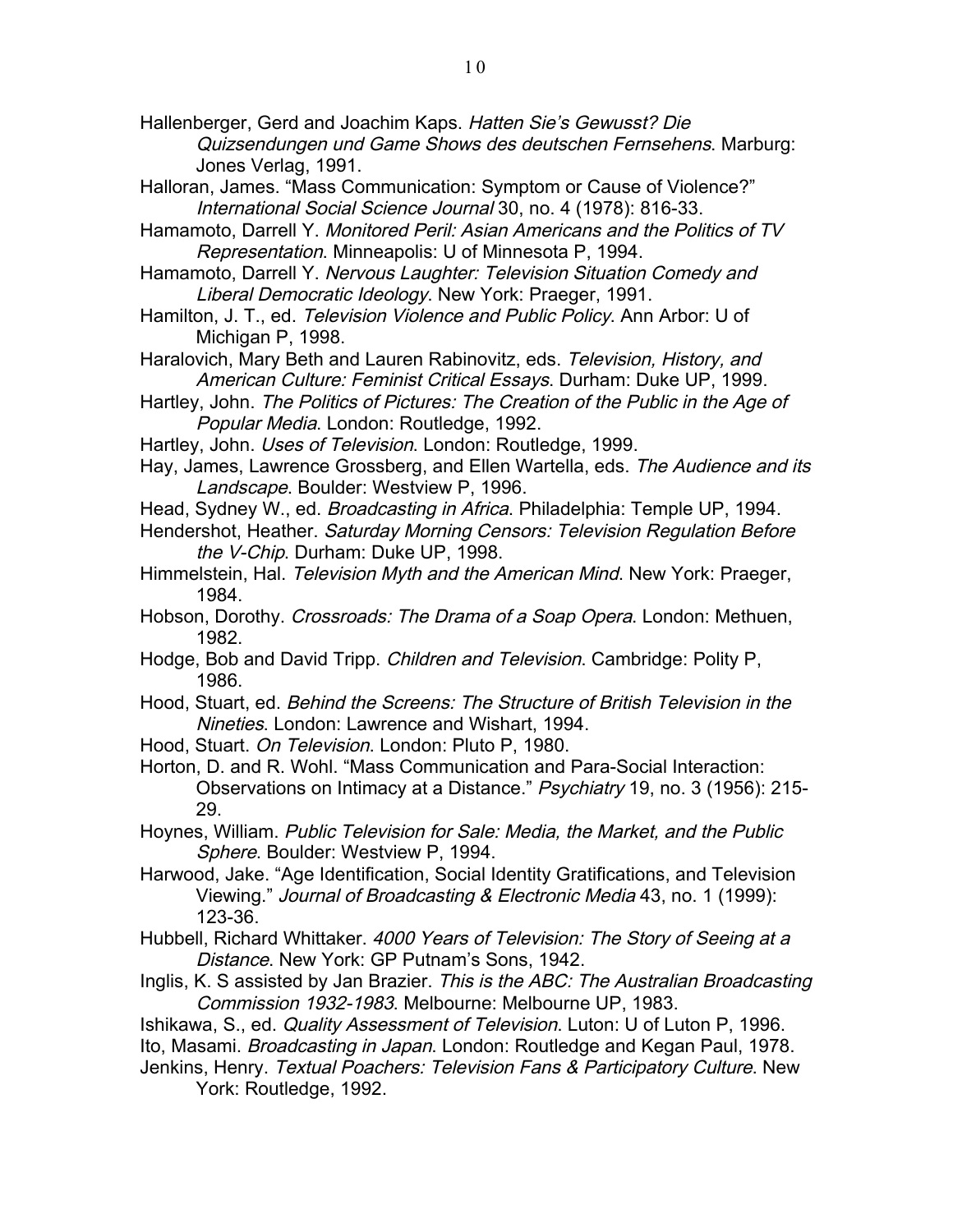- Jhally, Sut and Justin Lewis. Enlightened Racism: The Cosby Show, Audiences, and the Myth of the American Dream. Boulder: Westview P, 1992.
- Kamalipour, Yahya R. and Hamid Mowlana, eds. The Mass Media in the Middle East: A Comprehensive Handbook. Westport: Greenwood P, 1994.
- Kaplan, E. Ann, ed. Regarding Television: Critical Approaches—An Anthology. Frederick: U Publications of America, 1983.
- Kellner, Douglas. Television and the Crisis of Democracy. Boulder: Westview P, 1990.
- Kent, Susan. "The Effects of Television Viewing: A Cross-Cultural Approach." Current Anthropology 26, no. 1 (1985): 121-26.
- Kiesling, Barrett C. Talking Pictures: How They are Made How to Appreciate Them. Richmond: Johnson Publishing, 1937.
- Kilborn, Richard and John Corner. An Introduction to Television Documentary. Manchester: Manchester UP, 1997.
- Kitley, Philip. Television, Nation, and Culture in Indonesia. Athens: Ohio U Center for International Studies, 2001.
- Langer, John. Tabloid Television. London: Routledge, 1997.
- Lasagni, Cristina and Giuseppe Richeri. L'altro mondo quotidiano: Telenovelas TV brasiliana e dintorni. Rome: Edizioni RAI, 1986.
- Le Bon, Gustave. Psychologie des Foules. Paris: Alcan, 1899.
- Leets, Laura, Gavin de Becker, and Howard Giles. "Fans: Exploring Expressed Motivations for Contacting Celebrities." Journal of Language and Social Psychology 14, nos. 1-2 (1995): 102-23.
- Levy, Mark R. and Sven Windahl. "Audience Activity and Gratifications: A Conceptual Clarification and Exploration." Communication Research 11, no. 1 (1984): 51-78.
- Lewis, Justin. The Ideological Octopus: An Exploration of Television & Its Audience. New York: Routledge, 1991.
- Lewis, Lisa. Gender Politics and MTV: Voicing the Difference. Philadelphia: Temple UP, 1990.
- Livingstone, Sonia and Peter Lunt. Talk on Television: Audience Participation and Public Debate. London: Routledge, 1994.
- Lyons, Harriet D. "Television in Contemporary Urban Life: Benin City, Nigeria." Visual Anthropology 3, no. 4 (1990): 411-28.
- Ma, Eric Kit-wai. Culture, Politics, and Television in Hong Kong. London: Routledge, 1999.
- MacKay, Charles. Extraordinary PopularDelusions & the Madness of Crowds. New York: Three Rivers P, n. d.
- Malik, Sarita. Representing Black Britain: Black and Asian Images on Television. London: Sage Publications, 2001.
- Mankekar, Purnima. Screening Culture, Viewing Politics: An Ethnography of Television, Womanhood, and Nation in Postcolonial India. Durham: Duke UP, 1999.
- Marc, David. Comic Visions: Television Comedy and American Culture. Winchester: Unwin Hyman, 1989.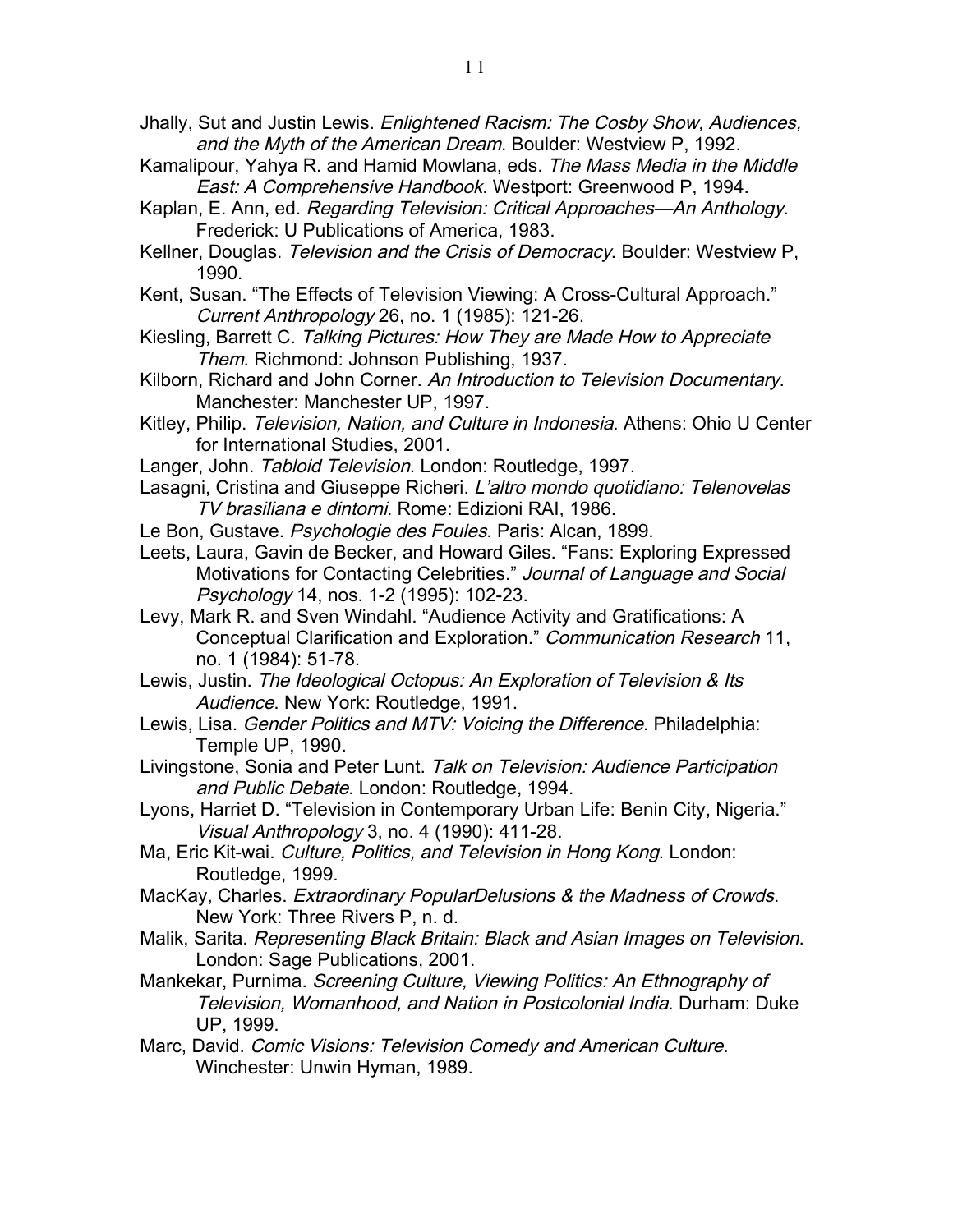Marling, Karal Ann. As Seen on TV: The Visual Culture of Everyday Life in the 1950s. Cambridge, Mass.: Harvard UP, 1994.

Martín-Barbero, Jésus and Germán Rey. Los ejercicios del ver: Hegemonía audiovisual y ficcíon televisiva. Barcelona: Gedisa Editorial, 1999.

Masterman, Len, ed. Television Mythologies: Stars, Shows and Signs. London: Comedia, 1984.

Mattelart, Armand. Mass Media, Ideologies and the Revolutionary Movement. Trans. Malcolm Joad. Brighton: Harvester P/Atlantic Highlands: Humanities P, 1980.

Mattelart, Armand. Multinationales et systèmes de communication. Paris: Anthropos, 1976.

Mattelart, Michèle. Women, Media and Crisis: Femininity and Disorder. London: Comedia, 1986.

Maxwell, Richard. The Spectacle of Democracy: Spanish Television, Nationalism, and Political Transition. Minneapolis: U of Minnesota P, 1995.

May, Mark A. and Frank K. Shuttleworth. The Social Conduct and Attitudes of Movie Fans. New York: Macmillan, 1933.

Mazziotti, Nora. La industria de la telenovela: La producción de ficción en América latina. Buenos Aires: Paidós, 1996.

McArthur, Colin. Television and History. London: British Film Institute, 1978.

McCarthy, Anna. Ambient Television: Visual Culture and Public Space. Durham: Duke UP, 2001.

- McLuhan, Marshall. Understanding Media: The Extensions of Man. Aylesbury: Abacus, 1974.
- McQuail, Denis. Audience Analysis. London: Sage Publications, 1997.

McQueen, David. Television: A Media Student's Guide. London: Arnold, 1998.

Melkote, Srinivas R., Peter Shields, and Binod C. Agrawal, eds. International Satellite Broadcasting in South Asia: Political, Economic and Cultural Implications. Lanham: UP of America, 1998.

Mellencamp, Patricia, ed. Logics of Television: Essays in Cultural Criticism. Bloomington: Indiana UP, 1990.

Mendes de Almeida, Candido José and Maria Elisa de Araújo, eds. As perspectivas da televisão Brasiliera au vivo. Rio de Janeiro: Imago, 1995.

Michaels, Eric. "A Model of Teleported Texts (With Reference to Aboriginal Television)." Continuum 3, no. 2 (1990): 8-31.

Michels, Robert. Political Parties: A Sociological Study of the Oligarchical Tendencies of Modern Democracy. Trans. Eden and Cedar Paul. London: Jarrold & Sons, 1915.

Mickiewicz, Ellen. Changing Channels: Television and the Struggle for Power in Russia, rev. ed. Durham: Duke UP, 1999.

Miller, Jeffrey S. Something Completely Different: British Television and American Culture. Minneapolis: U of Minnesota P, 2000.

Miller, Toby, ed. Television: Critical Concepts in Media and Cultural Studies (5 vols.). London: Routledge, 2003.

Mitchell, Alice Miller. Children and the Movies. Chicago: U of Chicago P, 1929.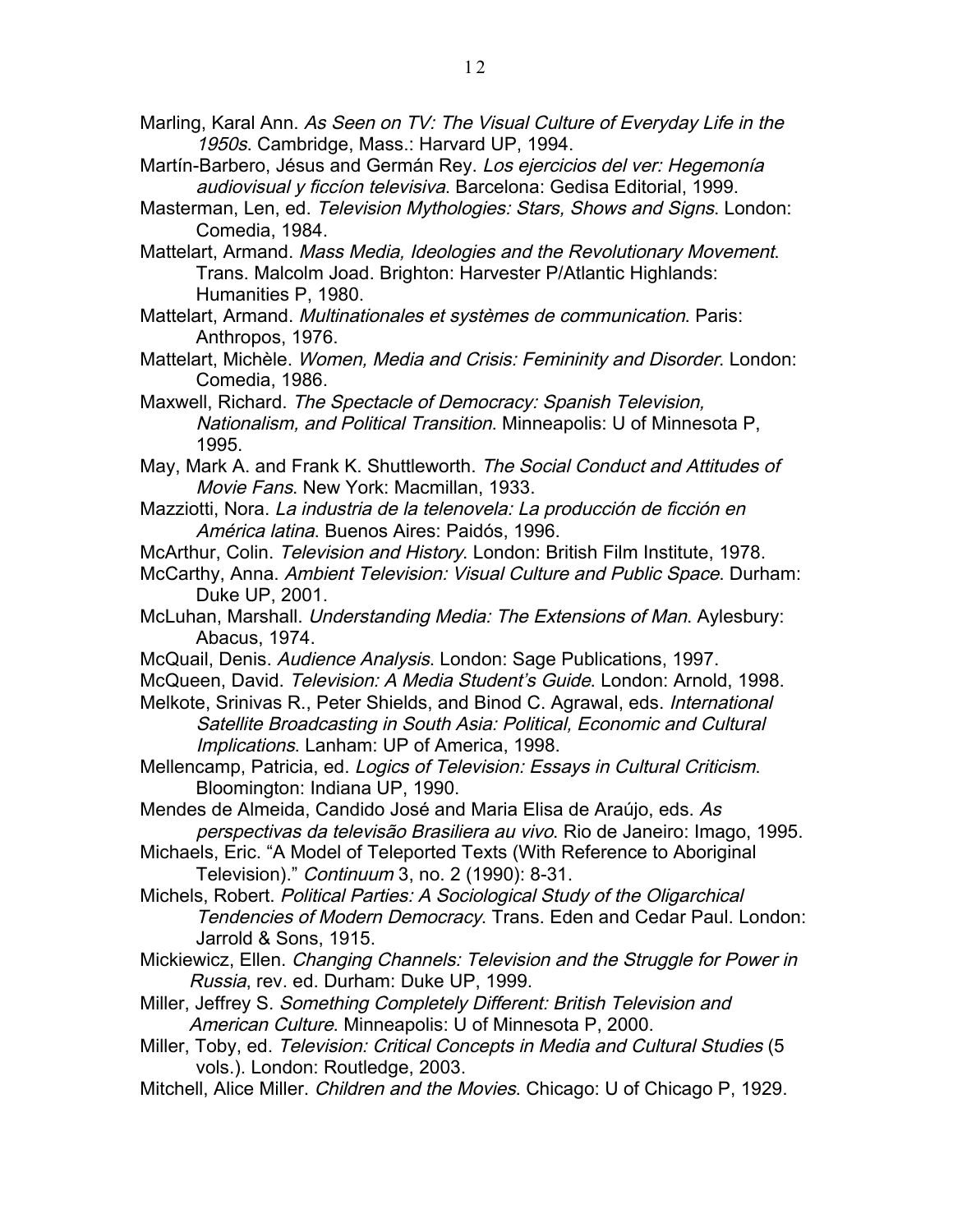- Modleski, Tania. Loving with a Vengeance: Mass-Produced Fantasies for Women. Hamden: Shoestring P, 1982.
- Moorti, Sujata. The Color of Rape: Gender and Race in Television's Public Spheres. Albany: State U of New York P, 2001.
- Moran, Albert. Copycat TV: Globalisation, Program Formats and Cultural Identity. Luton: U of Luton P, 1998.
- Moran, Albert. Images & Industry: Television Drama Production in Australia. Sydney: Currency P, 1985.
- Moran, Albert. Making a TV Series: The Bellamy Project. Sydney: Currency P, 1982.
- Morley, David. Television, Audiences and Cultural Studies. London: Routledge, 1992.
- Morley, David. The Nationwide Audience. London: British Film Institute, 1980.
- Mosca, Gaetano. The Ruling Class. Trans. Hannah D. Kahn. Ed. Arthur Livingston. New York: McGraw-Hill, 1939.
- Mosco, Vincent. The Digital Sublime: Myth, Power, and Cyberspace. Cambridge, Mass.: MIT P, 2004.
- Mulgan, Geoff, ed. *The Question of Quality*. London: British Film Institute, 1990.
- Munson, Wayne. All Talk: The Talkshow in Media Culture. Philadelphia: Temple UP, 1993.
- Naficy, Hamid. The Making of Exile Cultures: Iranian Television in Los Angeles. Minneapolis: U of Minnesota P, 1993.
- The National Television Violence Study, 3 vols. Newbury Park: Sage, 1998.
- Neale, Steve and Frank Krutnik. Popular Film and Television Comedy. London: Routledge, 1990.
- Newcomb, Horace and Robert S. Alley. The Producer's Medium: Conversations with Creators of American TV. New York: Oxford UP, 1983.
- Newcomb, Horace, ed. Encyclopedia of Television. Chicago: Fitzroy-Dearborn, 1997.
- Newcomb, Horace, ed. Television: The Critical View, 6<sup>th</sup> ed. New York: Oxford UP, 2000.
- Newcomb, Horace. "American Television Criticism, 1970-1985." Critical Studies in Mass Communication 3, no. 2 (1986): 217-28.
- Newcomb, Horace. "Preface to the Sixth Edition." Television: The Critical View, 6<sup>th</sup> ed. New York: Oxford UP, 2000. xi-xii.
- Newcomb, Horace. TV: The Most Popular Art. Garden City: Anchor P/Doubleday, 1974.
- Noam, Eli and Joel C. Millonzi, eds. The International Market in Film and Television Programs. Norwood: Ablex, 1993.
- O'Donnell, Hugh. Good Times, Bad Times: Soap Operas and Society in Western Europe. London: Leicester UP, 1999.
- O'Regan, Tom. Australian Television Culture. Sydney: Allen & Unwin, 1993.
- Pack, Pack. "Television's Unintended Audience." Visual Anthropology 14, no. 2 (2001): 155-71.
- Pareto, Vilfredo. Sociological Writings. Trans. Derick Mirfin. Ed. S. E. Finer. Oxford: Basil Blackwell, 1976.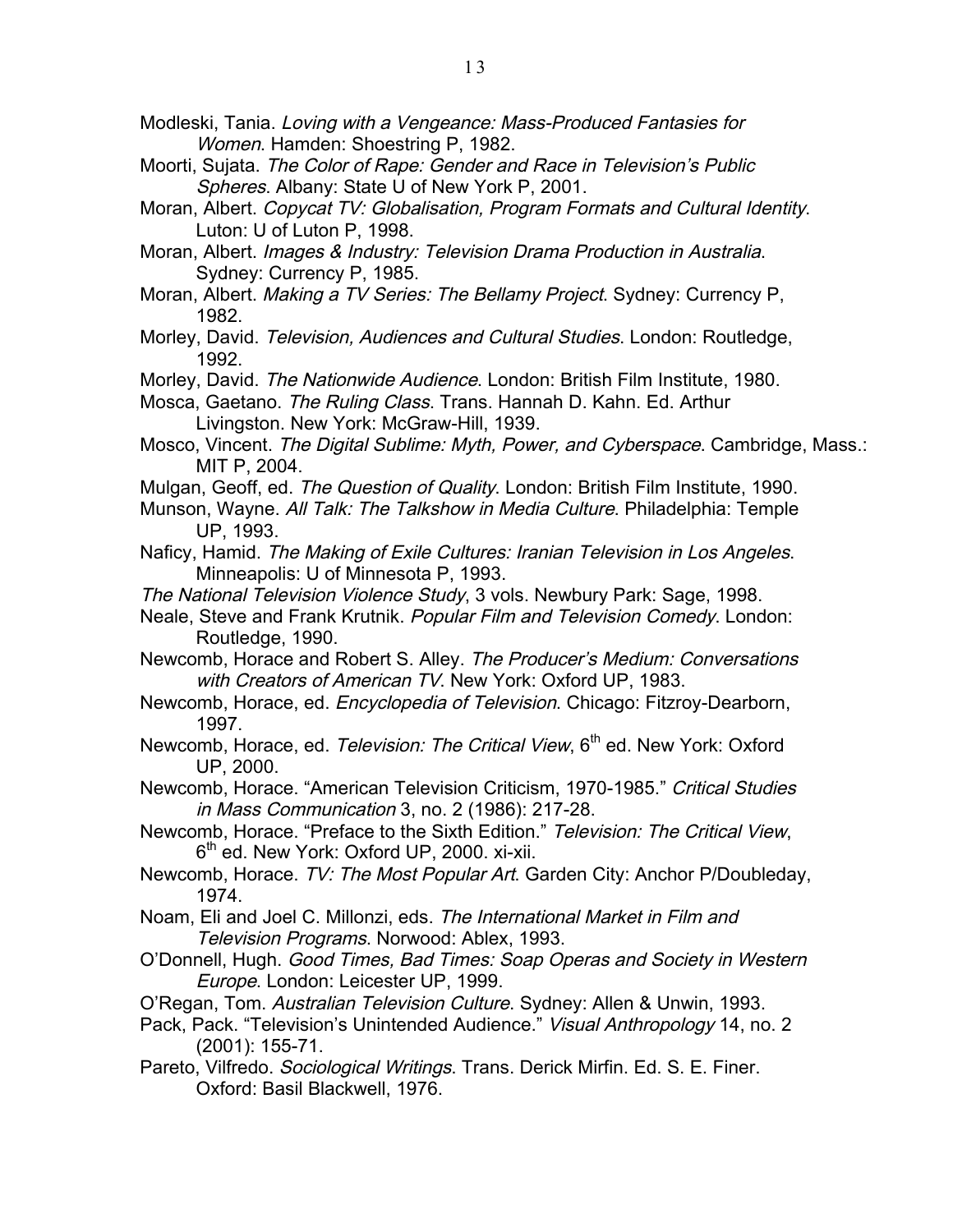- Parkin, Frank. *Class Inequality and Political Order*. London: MacGibbon & Kee, 1971.
- Peck, Janice. The Gods of Televangelism: The Crisis of Meaning and the Appeal of Religious Television. Cresskill: Hampton P, 1993.
- Philo, Greg, ed. Message Received: Glasgow Media Group Research 1993- 1998. London: Longman, 1999.
- Poole, M. "The Cult of the Generalist: British TV Criticism, 1936-83." Screen 25, nos. 4-5 (1984): 41-61.
- Press, Andrea L. Women Watching Television: Gender, Class, and Generation in the American Television Experience. Philadelphia: U of Pennsylvania P, 1991.
- Price, Monroe E. Television, the Public Sphere, and National Identity. New York: Oxford UP, 1996.
- Putnam, Robert D. Bowling Alone: The Collapse and Revival of American Community. New York: Simon & Schuster, 2000.
- Quality Assurance Agency for Higher Education. Communication, Media, Film and Cultural Studies. Gloucester: Quality Assurance Agency for Higher Education, 2002.
- Rajagopal, Arvind. "Mediating Modernity: Theorizing Reception in a Non-Western Society." Communication Review 1, no. 4 (1996): 441-69.
- Rawnsley, Gary D. and Ming-Yeh T. Rawnsley. Critical Security, Democratisation and Television in Taiwan. Aldershot: Ashgate, 2001.
- Riggs, Karen E. Mature Audiences: Television in the Lives of Elders. New Brunswick: Rutgers UP, 1998.
- Rodriguez, América. "Creating an Audience and Remapping a Nation: A Brief History of US Spanish Language Broadcasting 1930-1980." Quarterly Review of Film and Video 16, nos. 3-4 (1999): 357-74.
- Rose, Brian G., ed. TV Genres: A Handbook and Reference Guide. Westport: Greenwood, 1985.
- Rosen, Robert. "Teaching Film in a Company Town: An Agenda for Discussion in the Digital Age." Metro no. 112 (1997): 55-59.
- Schiller, Herbert I. (1976). Communication and Cultural Domination. New York: International Arts and Sciences Press.
- Schiller, Herbert I. Mass Communications and American Empire. Boston: Beacon P, 1969.
- Schiller, Herbert I. The Mind Managers. Boston: Beacon P. 1973.
- Schlesinger, Philip, Graham Murdock, and Philip Elliott. Televising 'Terrorism': Political Violence in Popular Culture. London: Comedia, 1983.
- Schneider, Cynthia and Brian Wallis, eds. Global Television. New York: Wedge P/Cambridge, Mass.: The MIT UP, 1988.
- Schramm, Wilbur, Jack Lyle, and Edwin B. Parker. Television in the Lives of Our Children. Stanford: Stanford UP, 1961.
- Schramm, Wilbur. "Communication Research in the United States." The Voice of America Forum Lectures 1962: Mass Communication. 1973. 1-9.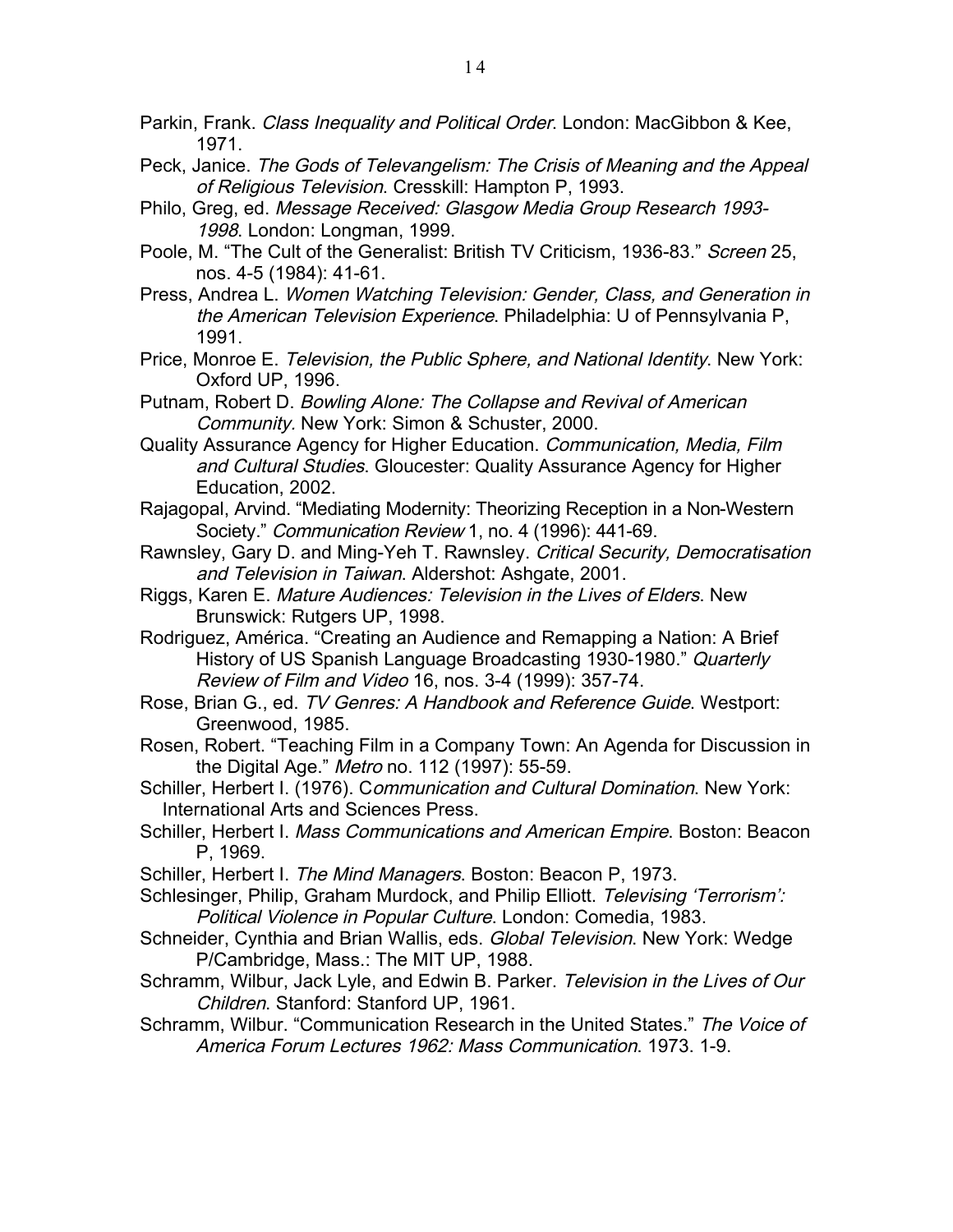- Seiter, Ellen, Hans Borchers, Gabriele Kreutzner, and Eva-Marie Wrath, eds. Remote Control: Television, Audiences and Cultural Power. London: Routledge, 1989.
- Seiter, Ellen. Television and New Media Audiences. Oxford: Clarendon P, 1999.
- Selby, Keith and Ron Cowdery. How to Study Television. London: Macmillan, 1995.
- Sharrock, Wes and Wil Coleman. "Seeking and Finding Society in the Text." Media Studies: Ethnomethodological Approaches. Ed. Paul L. Jalbert. Lanham: UP of America, 1999. 1-30.
- Shattuc, Jane M. The Talking Cure: TV Talk Shows and Women. New York: Routledge, 1997.
- Signorielli, Nancy and Susan Kahlenberg. "Television's World of Work in the Nineties." Journal of Broadcasting & Electronic Media 45, no. 1 (2001): 4-22.
- Silber, John R. "Television: A Personal View." The Meaning of Commercial Television: The Texas-Stanford Seminar. Ed. Stanley T. Donner. Austin: U of Texas P, 1968. 113-39.
- Silj, Alessandro ed. The New Television in Europe. London: John Libbey, 1992.
- Silj, Alessandro, ed. East of Dallas: The European Challenge to American Television. London: British Film Institute, 1988.
- Silverstone, Roger. Framing Science: The Making of a TV Documentary. London: British Film Institute, 1985.
- Sinclair, John. Latin American Television: A Global View. Oxford: Oxford UP, 1999.
- Singer, Dorothy G. and Jerome L. Singer, eds. Handbook of Children and the Media. Thousand Oaks: Sage Publications, 2001.
- Smith, Anthony, ed. International History of Television, 2<sup>nd</sup> ed. Oxford: Oxford UP, 1998.
- Smythe, Dallas. Dependency Road: Communications, Capital, Consciousness, and Canada. Norwood: Ablex, 1981.
- Spigel, Lynn and Michael Curtin, eds. The Revolution Wasn't Televised: Sixties Television and Social Conflict. New York: Routledge, 1997.
- Spigel, Lynn and Denise Mann, eds. Private Screenings: Television and the Female Consumer. Minneapolis: U of Minnesota P, 1992.
- Spigel, Lynn. Make Room for TV: Television and the Family Ideal in Postwar America. Chicago: U of Chicago P, 1992.
- Spigel, Lynn. Welcome to the Dreamhouse: Popular Media and Postwar Suburbs. Durham: Duke UP, 2001.
- Sreberni-Mohammadi, Annabelle and Ali Mohammadi. Small Media, Big Revolution: Communication, Culture, and the Iranian Revolution. Minneapolis: U of Minnesota P, 1994.
- Streeter, Thomas. Selling the Air: A Critique of the Policy of Commercial Broadcasting in the United States. Chicago: U of Chicago P, 1996.
- Stole, Inger L. "There Is No Place Like Home: NBC's Search for a Daytime Audience, 1954-1957." Communication Review 2, no. 2 (1997): 135-61.
- Surgeon General's Scientific Advisory Committee on Television and Social Behavior. Television and Growing Up: The Impact of Televised Violence.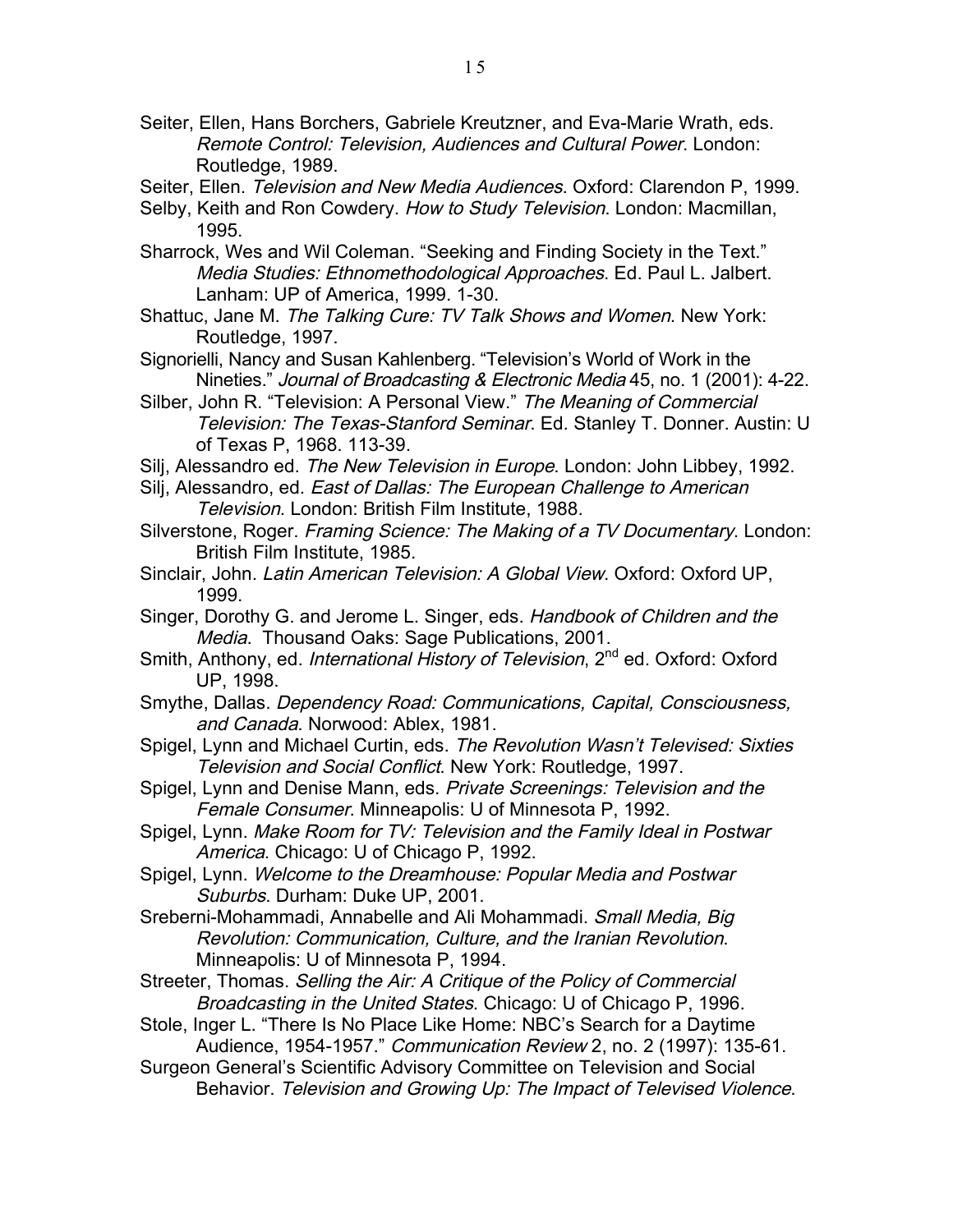Report to the Surgeon General, U.S. Public Health Service. Washington: U.S. Government Printing Service, 1971.

- Sussman, Gerald and John A. Lent, eds. Global Productions: Labor in the Making of the "Information Society". Cresskill: Hampton P, 1998.
- Taylor, Ella. Prime-Time Families: Television Culture in Post-War America. Berkeley: U of California P, 1989.
- Torres, Sasha, ed. Living Color: Race and Television in the United States. Durham: Duke UP, 1998.
- Tricot, Agnès. "Screens Without Frontiers": Project to Establish a Database for Television Programs for Use of the Public Television Channels of Developing Countries. UNESCO/URTI, 2000.
- Tuchman, Gaye, Arlene Kaplan Daniels, and James Benet, eds. Hearth and Home: Images of Women in the Mass Media. New York: Oxford UP, 1978.
- Tufte, Thomas. Living with the Rubbish Queen: Telenovelas, Culture and Modernity in Brazil. Luton: U of Luton P, 2000.
- Tulloch, John and Graeme Turner, eds. Australian Television: Programs, Pleasures and Politics. Sydney: Allen & Unwin, 1989.
- Tulloch, John and Manuel Alvarado. Doctor Who: The Unfolding Text. New York: St Martin's P, 1983.
- Tulloch, John and Albert Moran. A Country Practice: 'Quality' Soap. Sydney: Currency P, 1986.
- Tulloch, John and Marion Tulloch. "Discourses About Violence: Critical Theory and the 'TV Violence' Debate." Text 12, no. 2 (1992): 183-231.
- Tulloch, John. Television Drama: Agency, Audience and Myth. London: Routledge, 1990.
- Tulloch, John. Watching Audiences: Cultural Theories and Methods. London: Arnold, 2000.
- Turow, Joseph. Playing Doctor: Television, Storytelling and Medical Power. Oxford: Oxford UP, 1989.
- Vande Berg, Leah R., Lawrence A. Wenner, and Bruce E. Gronbeck. Critical Approaches to Television. Boston: Houghton Mifflin, 1998.
- Varma, Archita. "Impact of Watching International Television Programs on Adolescents in India: A Research Note." Journal of Comparative Family Studies 31, no. 1, (2000): 117-26.
- Vincent, Norah. "Lear, Seinfeld, and the Dumbing Down of the Academy." Village Voice 2-8 February 2000.
- Wartella, Ellen. "The History Reconsidered." American Communication Research—The Remembered History. Ed. Everette E. Dennis and Ellen Wartella. Mahwah: Lawrence Erlbaum, 1996. 169-80.
- Wasko, Janet, ed. A Companion to Television. Malden: Blackwell, 2005.
- Wasko, Janet, Vincent Mosco, and Manjunath Pendakur, eds. Illuminating the Blindspots: Essays Honoring Dallas W. Smythe. Norwood: Ablex, 1993.
- Wayne, Mike, ed. Dissident Voices: The Politics of Television and Cultural Change. London: Pluto, 1998.